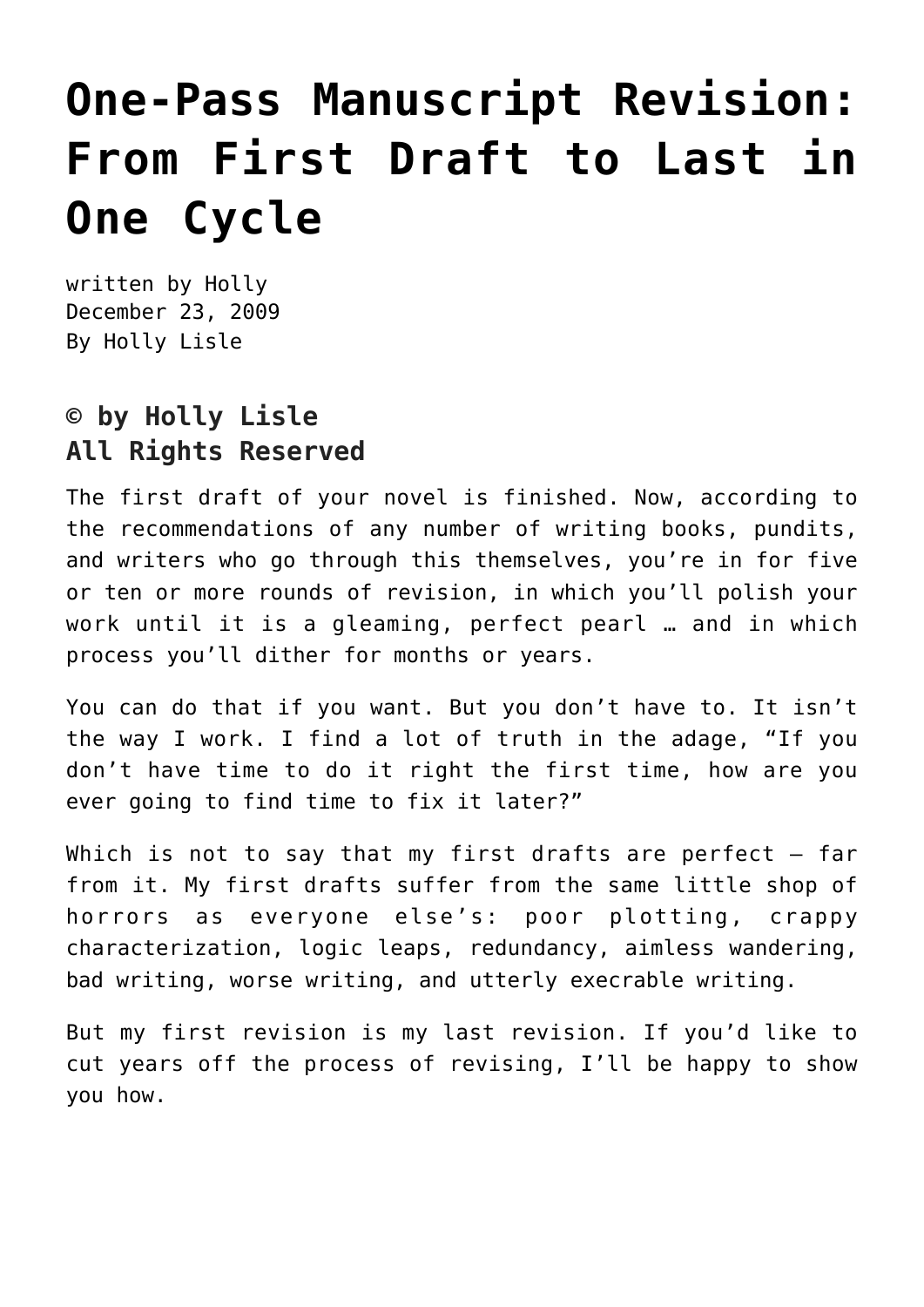## **The Supply List**

For the process of One-Pass Revision, you'll need the following supplies –

- A printed copy of your manuscript (Do NOT attempt to do this while working from your word processor and screen. It simply won't work.)
- A cheap spiral-bound  $8\frac{1}{2}$ " by 11" notebook
- A couple of smooth-writing pens. Don't waste time with pencils – erasers are not your friend when you're doing this
- A table where you have room to stack your manuscript into three piles and have the spiral-bound notebook open at the same time
- Good lighting
- Nerves Of Steel™ (available from Walgreen's, Target, and other national chains) (Yes, that's a joke)

## **The Process**

This first part can be as grueling as the whole rest of the revision if you haven't already thought about it, but it's essential. (I do it before I start writing the book, so all I have to do is copy it over from previous notes – for your next novel, you might want to consider this approach if you haven't already.)

## **THE PROCESS, PART ONE — DISCOVERY**

Start with the spiral-bound notebook.

**Write down your theme in fifteen words or less.** Some of my regular themes are Love Conquers Evil, Heroes Are People With The Guts To Say "No", and The Individual Can Change the World. (If you're still not sure what a theme is, here's an article to help sort things out: [Finding](https://hollylisle.com/finding-your-themes/)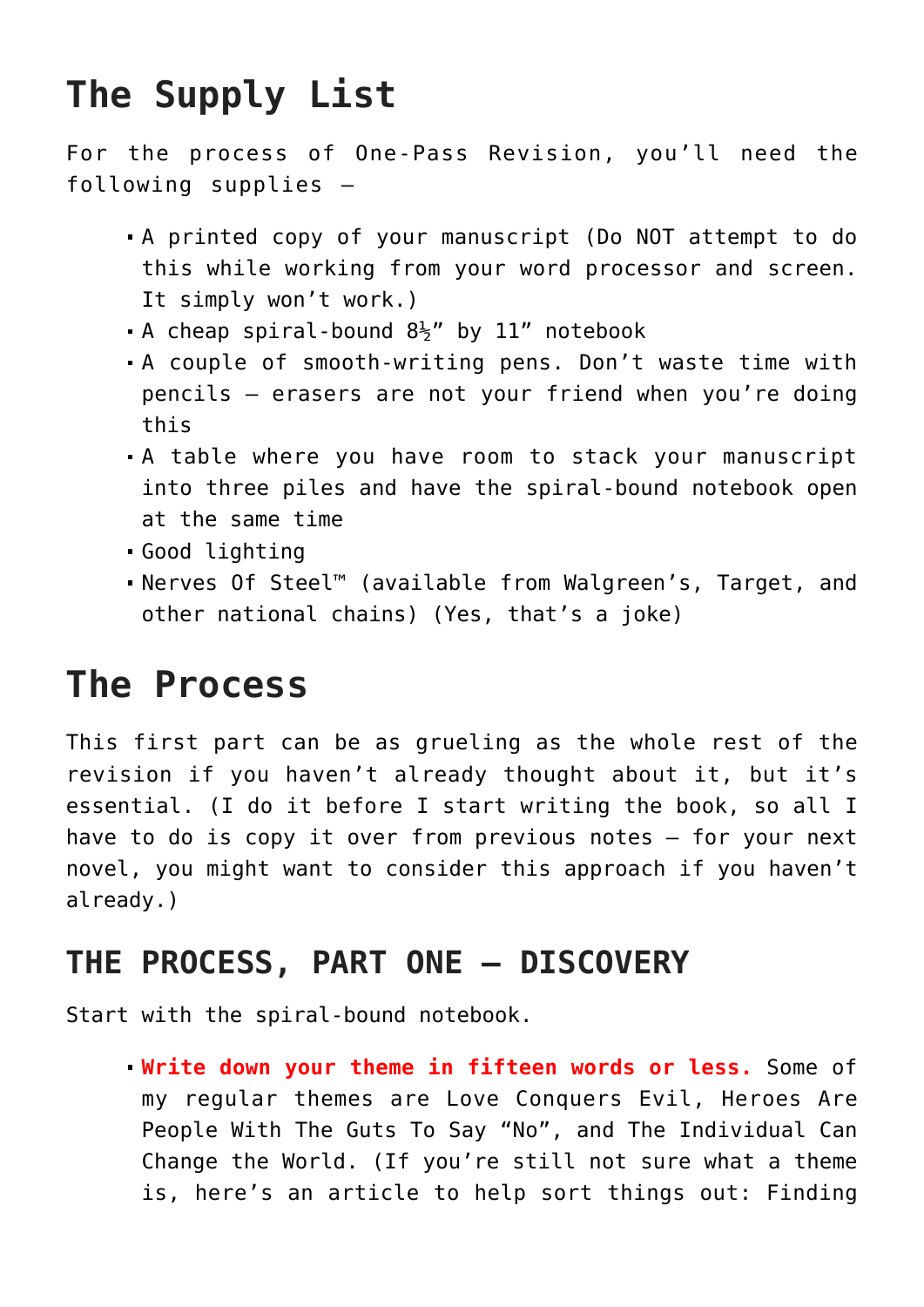[Your Themes\)](https://hollylisle.com/finding-your-themes/)

- **If you have sub-themes and know what they are, write them down too.** I usually have one theme and from three to six sub-themes, depending on the length and complexity of the project. You may have more or less.
- **Write down what the book is about in twenty-five words or less.** This is not as impossible as it sounds – the micro-summary for the 375,000 word Secret Text Trilogy was "Werewolf Romeo and Juliet versus Renaissance Godfather in the jungle, with magic." Twelve words.
- **Write down a one-line story arc for the book's main character.** The story arc for Kait Galweigh in the Secret Text Trilogy is "Kait battles her own nature, magic, her family's enemies, and resurrected wizards from her world's past, finds unlikely love, and at terrible cost, saves her world.
- **Write down the main characters, and a paragraph of no more than about 250 words describing the story, sort of like the blurb on the back of a paperback.**

This is not the easiest process to go through, but if you're going to nail the revision in one shot, you have to have each of these bits of information clearly in mind going in. If you don't know where you're going and what you hope to accomplish by the time you're done, how will you know what you need to fix? Nothing will guarantee that you'll wander aimlessly in revision hell faster than this.

And let's debunk one bit of writer myth while we're here: Doing a seventeenth revision on a project does not make a writer an artist or move him above the writer hoi polloi any more than dressing entirely in black or wearing tweed jackets with leather elbow patches or big, black drover coats. These are all affectations, and smack of dilettantism. Real writers, and real artists, finish books and move on to the next project.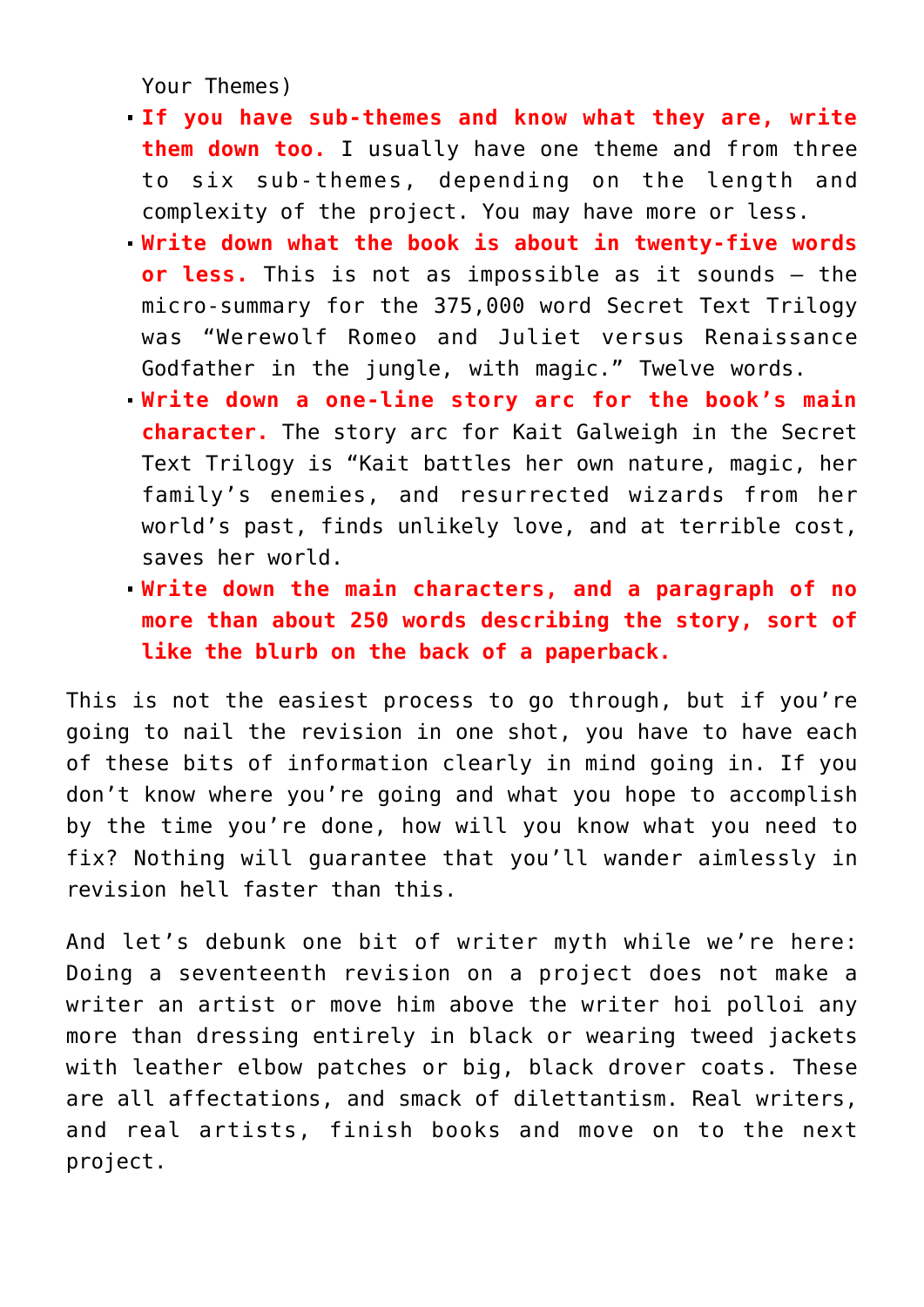### **THE PROCESS – PART TWO: THE MANUSCRIPT SLOG**

Okay, the stuff above was tough if you hadn't thought about it before. But this next bit is rugged no matter how much thought you've given it. We're going to pull out your manuscript and make it bleed.

So where do you start? You start with a mandatory scene check. Is your manuscript written in scenes?

A scene is a cohesive block without which the novel will not stand, encompassing everything that a novel has to have, but in miniature. A scene has a start and a finish, characters and dialogue, engages at least one and sometimes all five senses, and offers conflict and change. It takes place in one time and in one place. If the time or the place changes, you're in a new scene. A scene is usually written from only one point of view.

(If you're still not sure what a scene is or if your novel is divided into scenes, check out [Scene-Creation Workshop:](https://hollylisle.com/scene-creation-workshop-writing-scenes-that-move-your-story-forward/) [Writing Scenes that Move Your Story Forward\)](https://hollylisle.com/scene-creation-workshop-writing-scenes-that-move-your-story-forward/)

You may have done one scene per chapter, which I have done on occasion. You may have several scenes per chapter. Your scenes may be as short as a paragraph, or as long as twenty or thirty pages. However, time and place will not change within the scene.

You're going to run through your novel scene by scene and ask yourself the following questions:

· **Does this scene belong in the book?** That is, does it address your theme or one of your sub-themes, contain action, conflict, and change, develop one or more of your characters, and move your story forward?If the scene just tells the reader about your world or its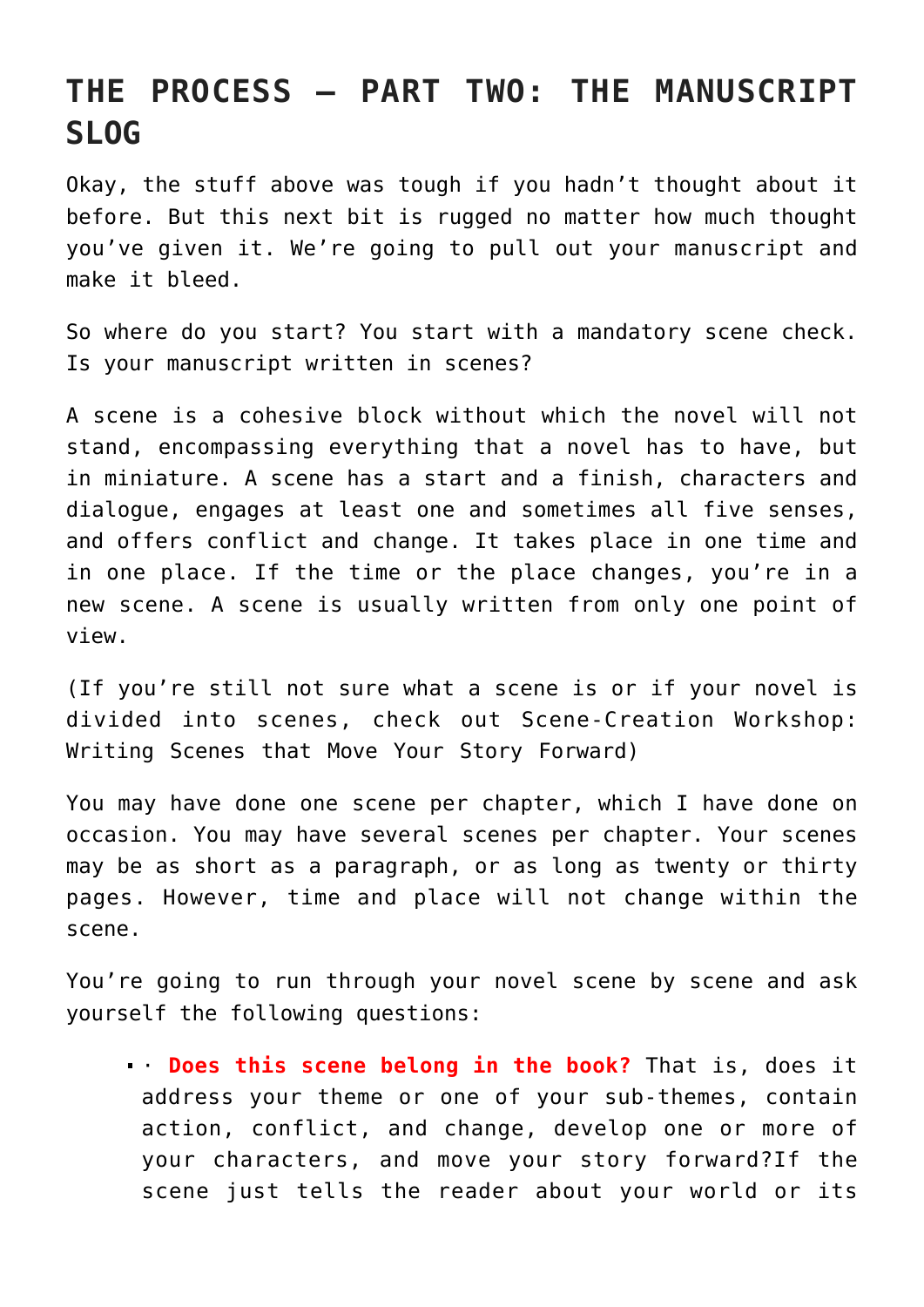history, or lacks characters, conflict, and change, put a note in your spiral-bound notebook telling yourself which important points of worldbuilding you're cutting, and draw a big X through the entire scene.If the scene involves characters who have nothing to do with the main story of the book (walk-on characters who got carried away and grabbed lines, and who are never seen again, for example), draw a big X across the entire scene.Even if the scene involves your two main characters, but they're carrying out action that has nothing to do with what your story is about, does not develop them as characters, and does not move the main story conflict or address any of the sub-themes, cross the whole thing out.Does this seem brutal? It is. But the biggest thing you can do to help your story is to make sure each scene is involved in telling your story.

So you've decided the scene belongs in the book. What do you look for next?

- **Is the scene a story in miniature?** Does it contain characters, conflict, action, change, dialogue, setting, and involvement of the reader's senses? Does it have a beginning, a point where things change, and a clear ending? Is it interesting and entertaining? Does it move the story forward? It must do and be all of these things. If it's missing elements (like dialogue, or setting, or tastes, smells, sights, sounds, and textures), figure out how you can add them. Start writing in changes in the margins. Carry them around to the back of the page, and onto additional pages if necessary.
- **What is the conflict of the scene?** Is it the argument between lovers, where one discovers the other has been cheating? Is it the discovery of the body in the garden and the realization that one of the other Queens is a murderer? Whatever the conflict in the scene, make sure you develop it well. Weed out things that don't relate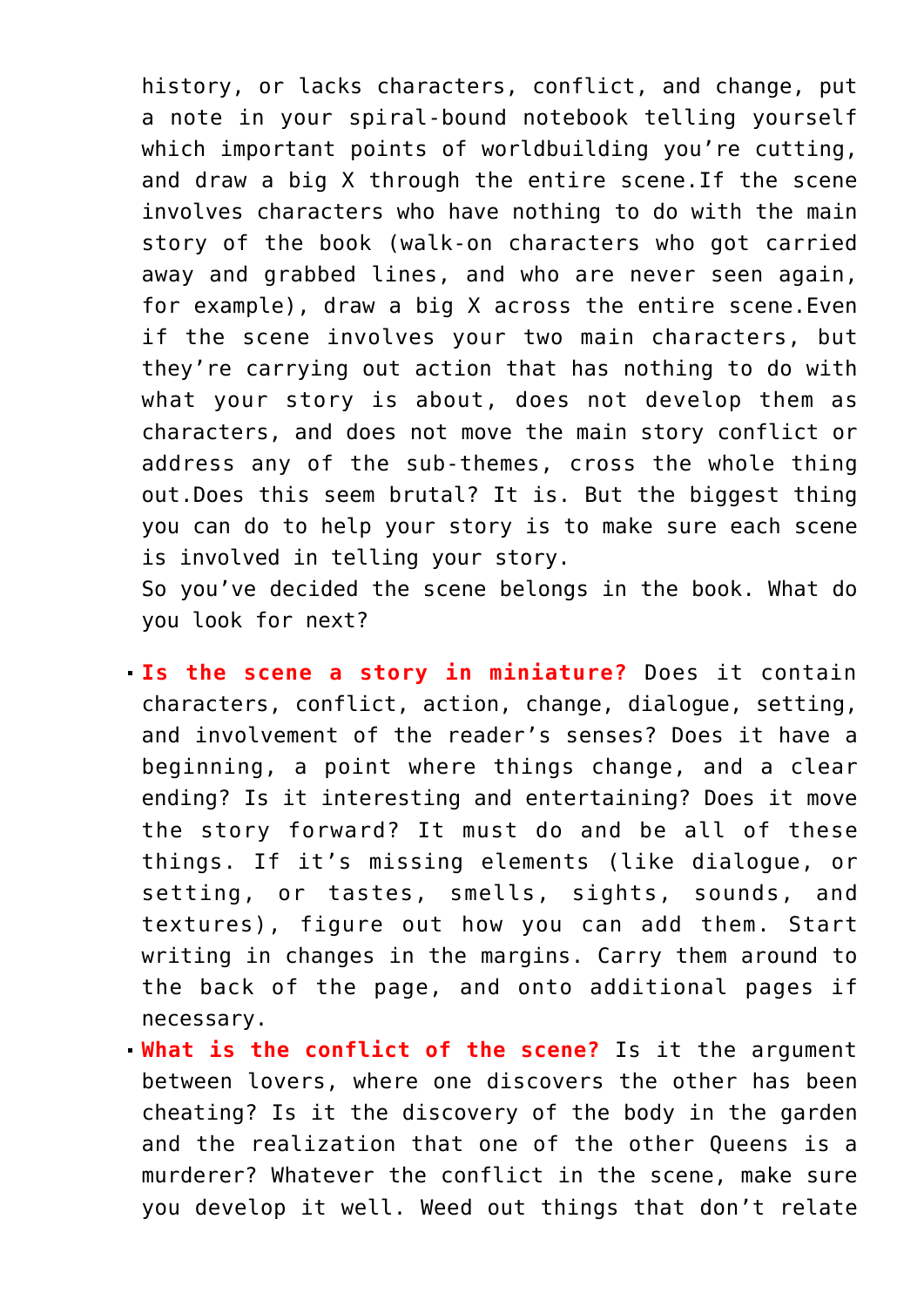to it, or that weaken its impact. End the scene at the point where the conflict is either made worse, or resolved in some fashion. Cut any material that goes on after this point

— save it to insert in a later if it's truly important.

- **Does the scene contain elements that no longer fit the story?** This happens to me all the time. I think I'm writing one kind of book when I start, but find that it has become something completely different by the time I finish it. I'll have characters and story lines at the beginning that just flat vanish by the end – and things at the end that I promised myself I'd make fit in the beginning. Time to fix all of those.
- Go over to your spiral-bound notebook, and **write in details about threads you've killed**. Just a line to remind yourself, like: "Cut all references to the Houbar Council – eliminate Houbar Council scenes."
- **Make notes to yourself about new directions you took.** Like: "Find places early on to mention King Purdue and his Queenly Harem. Add a complete scene where Queen Hotibel is murdered.
- **Make notes about characters you've condensed or eliminated.** Like: "The Blue Guy, Fred the Barber, and Hangin' John have all become Hangin' John. Combine them, and correct all references."
- **Offer yourself suggestions about the evolution of your story and theme.** It's entirely possible to discover at the end of the book that it isn't about what you thought it was about when you started it. So when you realize this, give yourself a couple of notes to remind you of what your early scenes are going to need. Like: "Introduce the first potential for a romance when Hangin' John and Queen Bridget meet at the scene of the murder." Or, "Add spiritual elements and internal conflict regarding his faith each time Hangin' John is forced to consider his vows of celibacy."
- **Is the scene well-written?** Can you find words that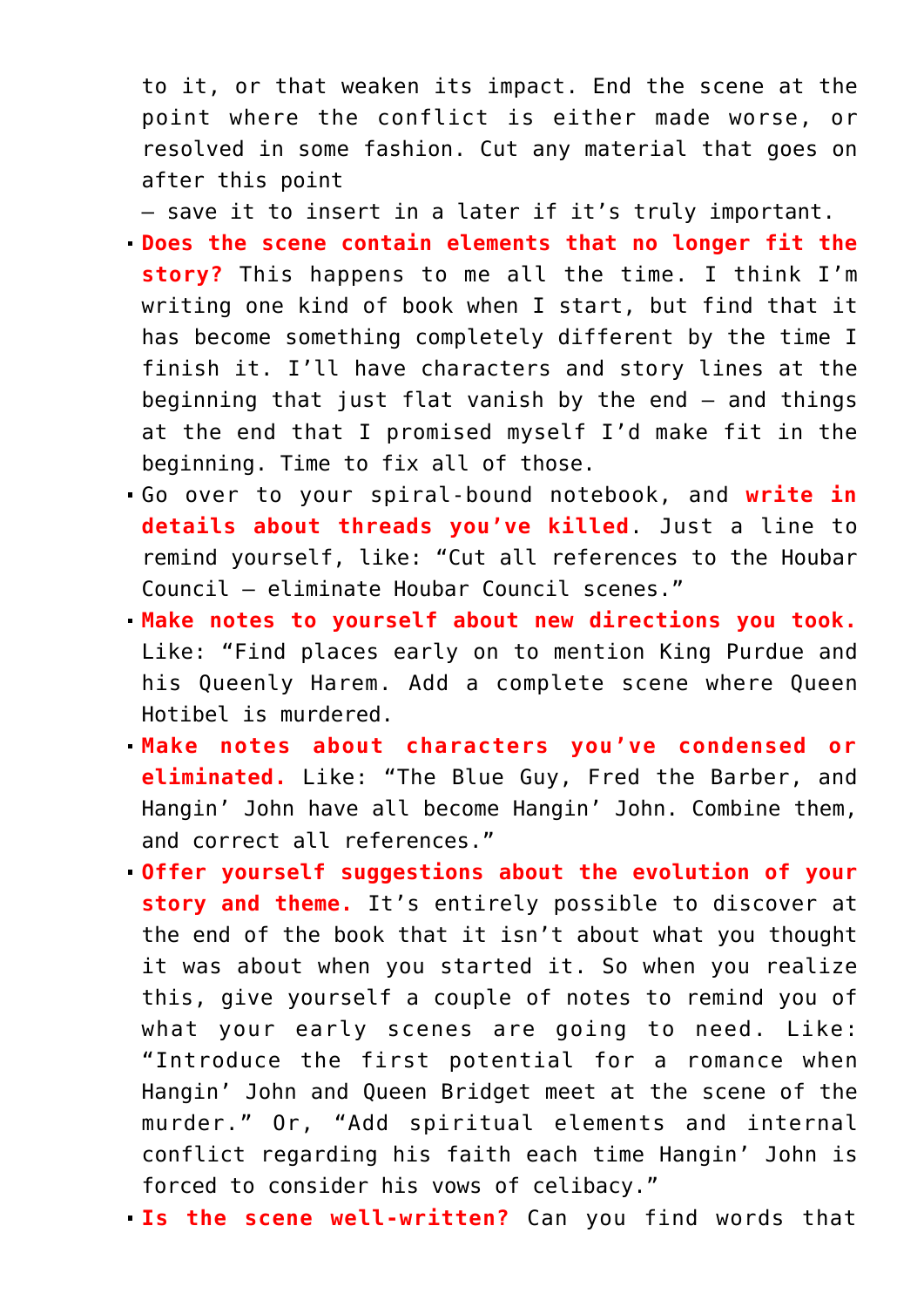repeat, grammatical and spelling errors, clichés, stilted dialogue, endless description? At any point do you get drowsy reading what you've written? Are you ever tempted to skim?

- **Does the scene fit logically in time and space?** That is, if the previous scene takes place on Thursday at noon, and the following scene takes place on Friday at noon, and all three scenes involve the same character, does your current scene take place at some time between Thursday noon and Friday noon and in a location your character could logically inhabit in the time available?And just a note for those of you writing books from multiple points of view. You're not immune from this time-and-place hunt. You just have a harder job – you have to track all of your characters from each scene they occupy to the next, and make sure they aren't in two places at the same time, or in two places they couldn't get from and to in two sequential scenes, and that scenes that take place in one location are in synch with scenes that take place in another location. You can make yourself really crazy with this. All I can suggest, after more than twenty books and a whole lot of character tracking, is this: Take good notes in your spiral-bound notebook, and hope for the best.
- **Is your scene full of weak words?** How many times have you used is, was, or were? How many times have you used very? How many times have you fallen prey to passive voice? How many adjectives and adverbs can you find? Eliminate forms of the verb "to be" wherever you find them, rewriting the sentence with a stronger verb. "It was raining," becomes "The rain slashed down, tearing up the gardens and ripping leaves from the trees." "He was tall," becomes "She looked up at him. And up. And up."
- **Is the word-count right?** Currently, the most salable length for non-series genre novels for adults is between 90,000 and 120,000 words. Novels written for specific lines (e.g., Harlequin Presents, Silhouette Intimate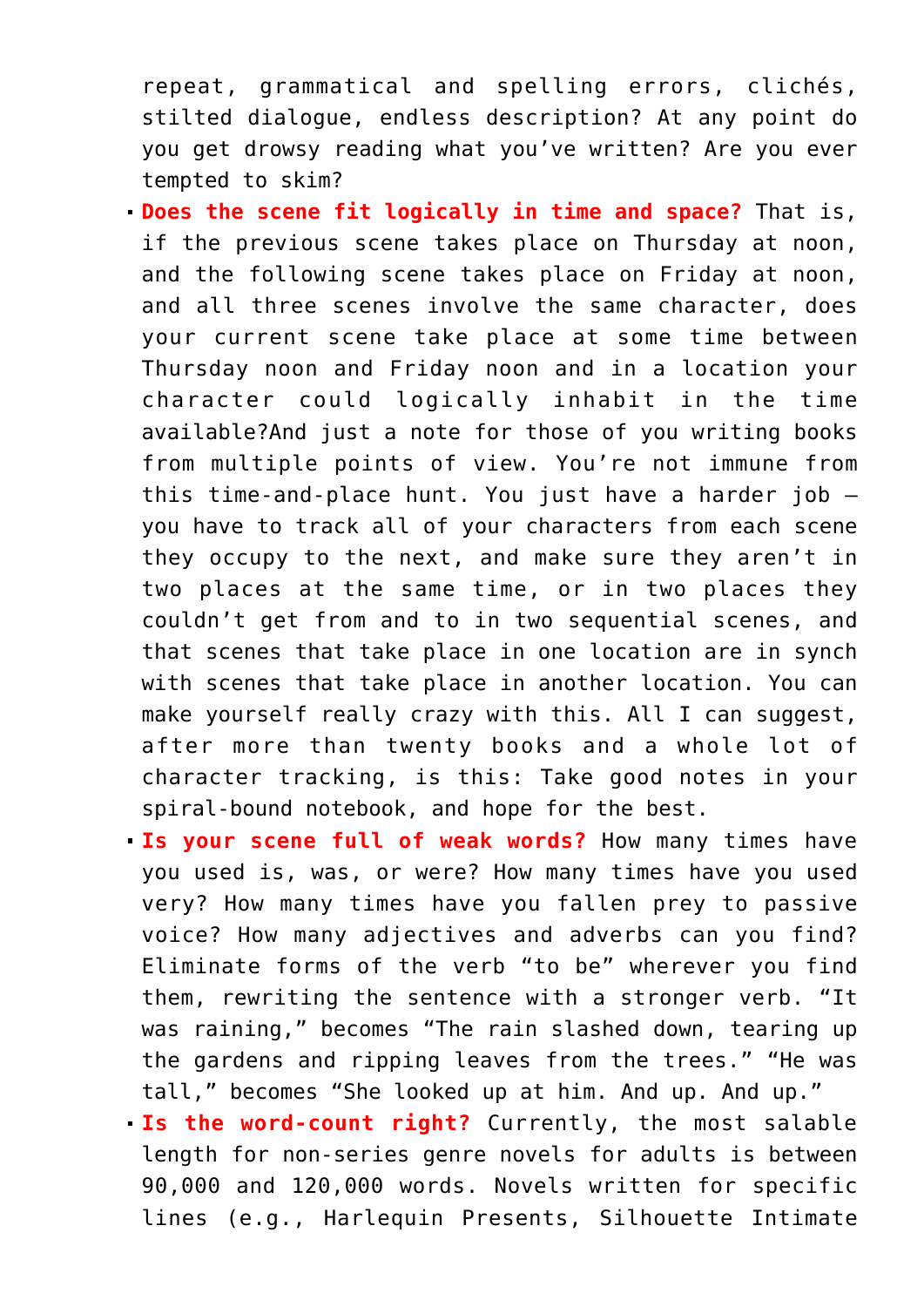Moments, Star Trek, Star Wars, or Buffy the Vampire Slayer) have exacting word length requirements that absolutely must be met in order for you to make the sale. If your novel is outside of salable limits by being too short, look for ways to add conflict, to introduce secondary characters and an additional story line, or to deepen characters' relationships with each other. Don't try to pad a story out with description! Padding reads like padding, and will be the kiss of death for any hoped-for sale. You have to add real story to make the book worth the extra pages and the reader's money. If your book is too long, don't try to convince yourself that yours is the one 450,000 word monster that will knock publishers or agents on their asses. First, look for things to cut. Use look for ways to condense. Cut hard. When it's a tight as you can make it, give it a rest, and then come back and cut some more.

Go through every page and every scene in the manuscript with this same bloody pen. Refer to your notebook constantly, making sure that you correct your mistakes, add in all the cool things the book needs to make it great, tie up all your lose ends, and add conflict to every single page.

You can safely eliminate almost all greetings and goodbyes in conversation, every instance where the character is driving and thinking, or sipping tea and thinking, or taking a shower in thinking. You can skip the parts where characters are getting from point A to point B if they aren't engaged in pitched battle or serious trouble of some sort at the same time. Mostly you can eliminate waking-up and going to bed routines.

You want to give the impression of reality and of a life without actually showing the whole thing. Think of your novel as "A Life: The Good Parts Version." All the sex and violence, passion and struggle. None of the teeth-brushing.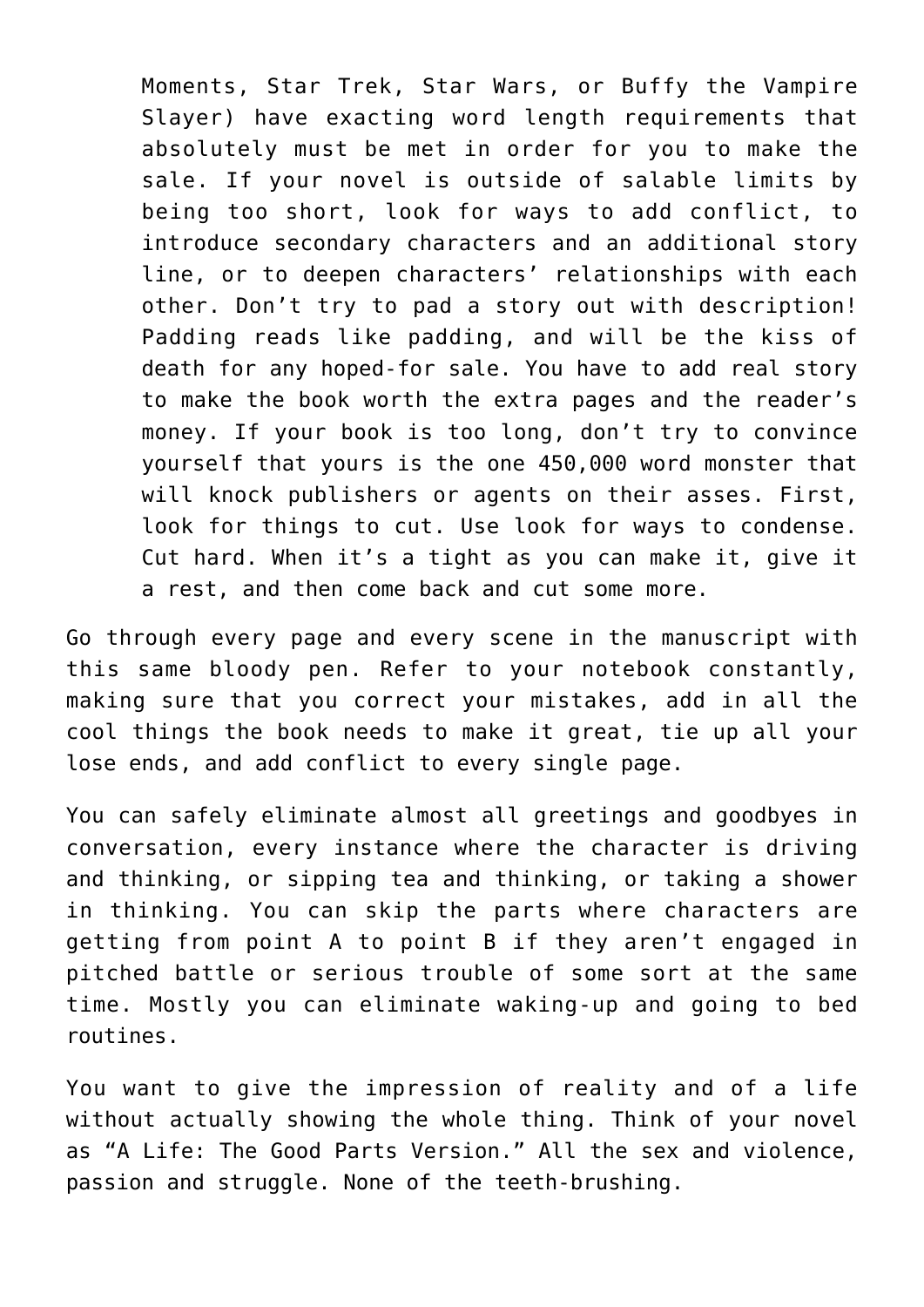Work the manuscript in three piles. The pile you're reading, the pile with pages that have writing on them, and the pile with pages that don't.

### **THE PROCESS – PART THREE: TYPE-IN**

And then ….

From front to back, your manuscript looks like it's been savaged by rutting weasels. (See **[Revising Vincalis](https://hollylisle.com/fm/Workshops/Revising-Vincalis.html)** for graphic images of a post-revision manuscript

— **Warning:** Not for the faint of heart.) You've ripped out old scenes, hand-written new scenes on the back of the dead scenes, crammed dialogue in between scratched out lines of description, written little notes to yourself about changes you still want to make when you type everything in. Your final clean pages to scribbled on pages ratio is probably 1:2 or 1:3, or even 1:4.

Start with the first page that bears your scribbles, start with the first line of corrections, open up your document, and start typing. You aren't going to look at the clean pages again — if you'd like to make a bit of space on your desk, you can throw them away.

(If you're thinking, "But what if those pages still need work?" you weren't hard enough on yourself first time through. Stop! Don't type a letter until you're confident that your clean pages are. Go back through the book and give it what it **really** needs. Being gentle with yourself the first time through just means there'll be a second time. And a third. And who needs that?)

As you type in your corrections, you may have improved wording ideas. Go with them. You may think of wittier, more perfect dialogue. Swap it out. You may finally hit the perfect description of the character, the locale, or some other goodie. Terrific. Use it.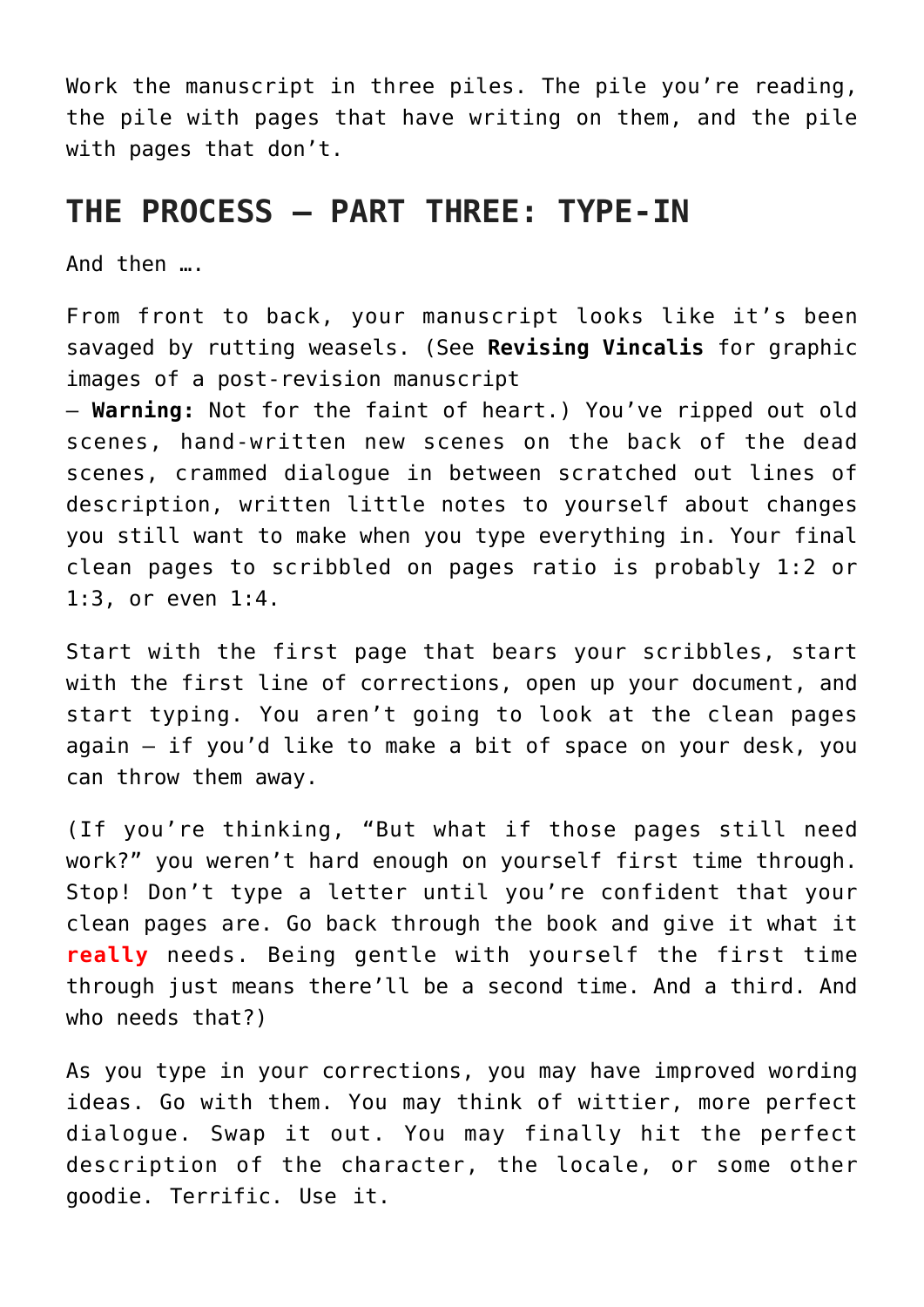You will probably also have completely new plot ideas, have great ideas for new characters who could really shine, and complications that could just change everything. Don't indulge yourself by putting them in this book. Write them down on a separate piece of paper and save them for the next book. The point of a novel revision is to **finish this book**. I guarantee you that as long as you're willing to keep piddling around with the same manuscript, you'll find ways to make it different. You don't want to make it different. You just want to make it as good as it can possibly be, and then get it out the door.

Why? **Because the definition of a writing career is: Write a book. Write another book. Write another book.**

Nowhere in that description is included: Take one story and make it a monument to every idea you ever had or ever will.

#### **AND A SUM-UP**

Does one-pass revision sound like a huge amount of work? It is. Does it sound frustrating? It can be. It can also be exciting, and a lot of fun, and you can walk away from it with some very good books. It's the only revision method I use. Using this method, I can revise a 125,000 word novel in about two weeks. I've never done more than one pre- submission revision, and usually only one, and never more than two, posteditor revisions. My post-editing revisions are usually light.

Go into the process with the determination to make the book really good — as good as it can be. Give it your all, get it done, and then move on, secure in the knowledge that you have made it the best it can be. And that your next book will be even better. Your career lies in writing a book, and writing another book, and writing a book after that.

Reprinted from **Holly Lisle's Vision: A Resource For Writers**, Issue #9 (May-June,2002)